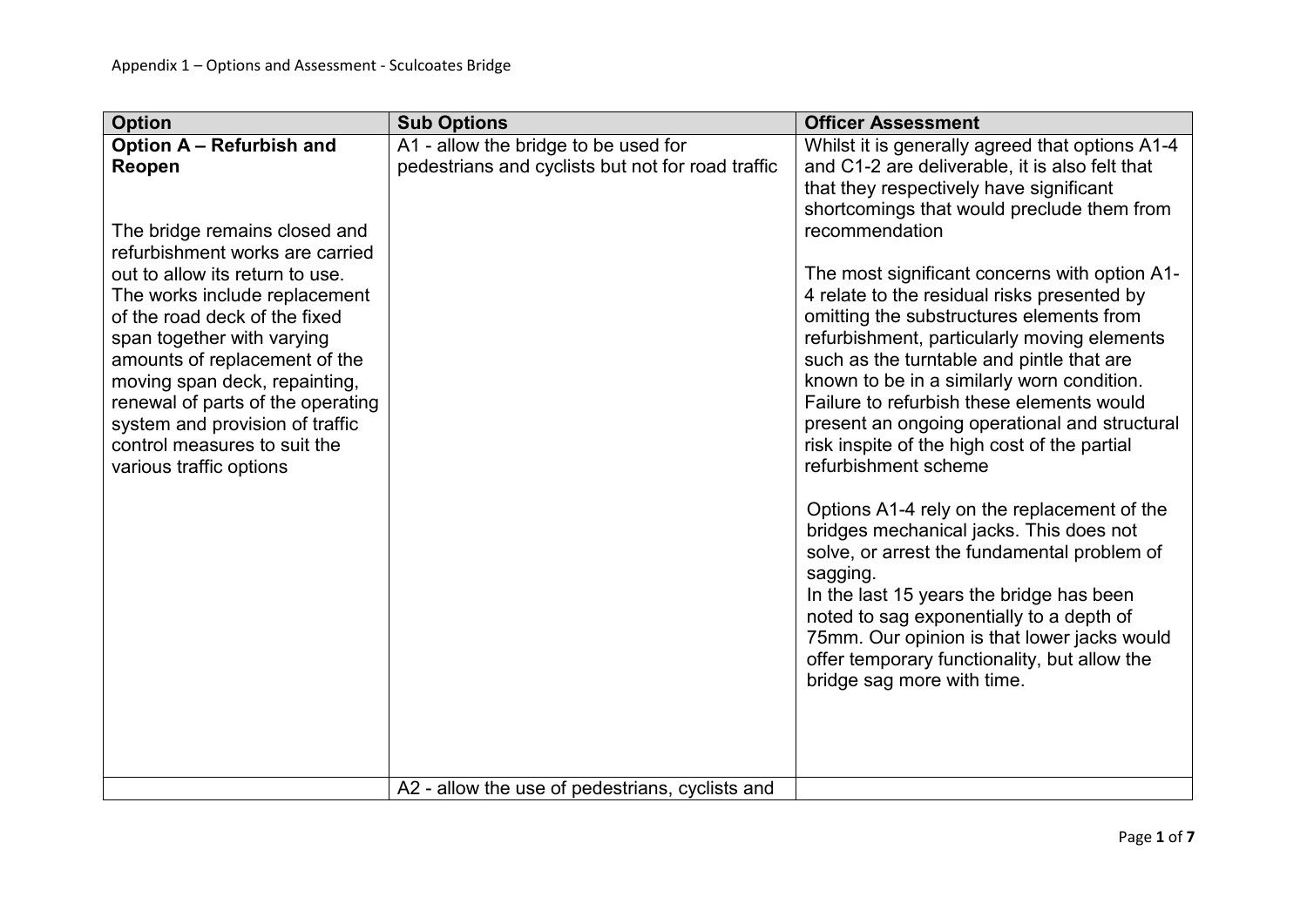| <b>Option</b> | <b>Sub Options</b>                                                                                                                                                                                                                                                                                                                                                                                                                                                                                                                                                                                                                                                                                                                                                  | <b>Officer Assessment</b> |
|---------------|---------------------------------------------------------------------------------------------------------------------------------------------------------------------------------------------------------------------------------------------------------------------------------------------------------------------------------------------------------------------------------------------------------------------------------------------------------------------------------------------------------------------------------------------------------------------------------------------------------------------------------------------------------------------------------------------------------------------------------------------------------------------|---------------------------|
|               | light goods vehicles up to 3 tonne weight and<br>keep the existing two-lane road layout. There<br>are remaining concerns as to the ability to<br>effectively limit traffic and prevent overloading<br>of the bridge.                                                                                                                                                                                                                                                                                                                                                                                                                                                                                                                                                |                           |
|               | A3 - allow the use of pedestrians, cyclists and<br>light goods vehicles up to 7.5 tonne weight but<br>reduce the layout to a single lane regulated by<br>amending the existing traffic lights at the<br>Cleveland Street Junction. This option would<br>allow the introduction of dedicated cycle lanes<br>to either side of the single carriageway and<br>also reduce the number of vehicle impacts on<br>the main girders on either side of the bridge.<br>There is a further recommendation to keep the<br>official load rating at 3 tonnes as this<br>considerable reduces the number of<br>overweight vehicles above 7.5 tonnes that<br>have historically used the bridge and improves<br>the level of safety on the bridge and increases<br>its service life. |                           |
|               | A4 - allow the use of pedestrians, cyclists and<br>light goods vehicles up to 7.5 tonne weight and<br>keep the existing two-lane road layout. There<br>is a further recommendation to keep the official<br>load rating at 3 tonnes as for option A3 to<br>achieve the same benefits. With the 3 tonne                                                                                                                                                                                                                                                                                                                                                                                                                                                               |                           |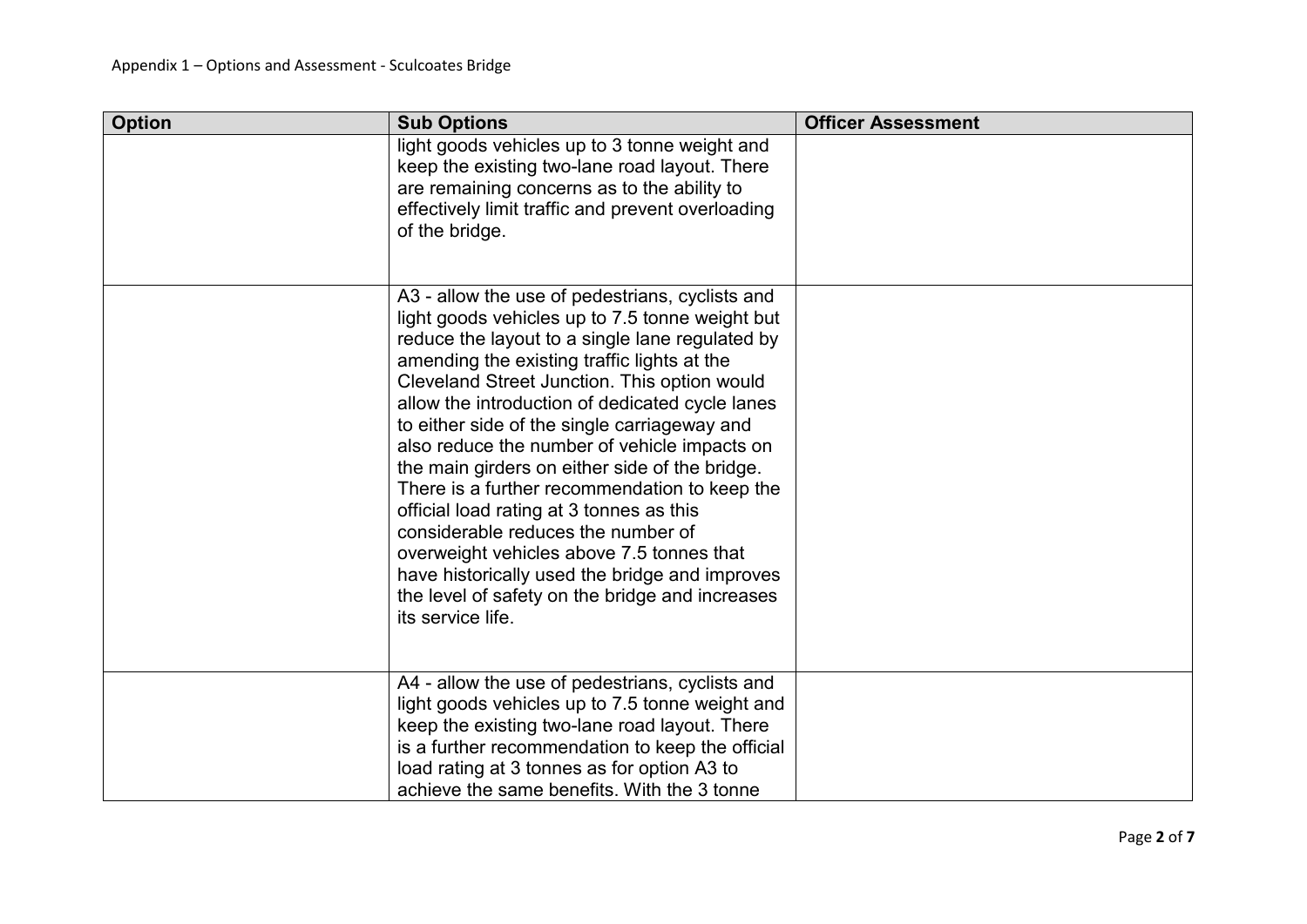| <b>Sub Options</b>                                                                                        | <b>Officer Assessment</b>                                   |
|-----------------------------------------------------------------------------------------------------------|-------------------------------------------------------------|
| limit retained, this option is identical to the<br>situation existing immediately before the recent       |                                                             |
| temporary closure was put in place                                                                        |                                                             |
|                                                                                                           |                                                             |
| No sub options                                                                                            |                                                             |
|                                                                                                           |                                                             |
|                                                                                                           |                                                             |
|                                                                                                           |                                                             |
|                                                                                                           |                                                             |
|                                                                                                           |                                                             |
|                                                                                                           |                                                             |
|                                                                                                           |                                                             |
|                                                                                                           |                                                             |
|                                                                                                           |                                                             |
|                                                                                                           |                                                             |
|                                                                                                           |                                                             |
|                                                                                                           |                                                             |
|                                                                                                           |                                                             |
|                                                                                                           | Option C1 would be appropriate if funds could               |
| conserved but non-operational listed structure<br>with the river crossing point permanently<br>stopped up | not be identified to deliver a full refurbishment<br>scheme |
|                                                                                                           |                                                             |
|                                                                                                           |                                                             |
|                                                                                                           |                                                             |
|                                                                                                           |                                                             |
|                                                                                                           | C1 - allow the bridge to be retained as a                   |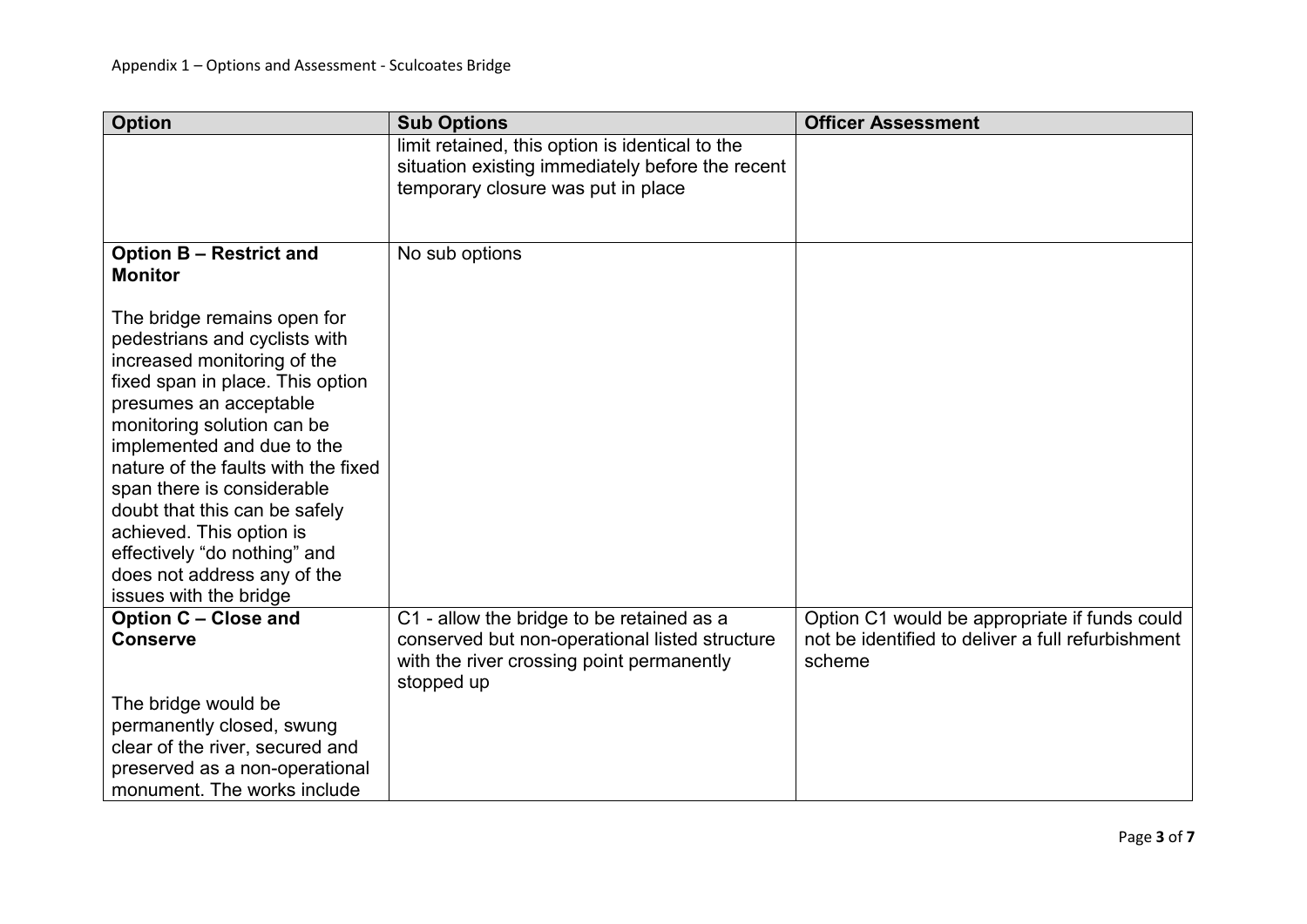| <b>Option</b>                       | <b>Sub Options</b>                                                                                                                                                                                                                                                                                   | <b>Officer Assessment</b>                                                                                                                                                                                                                  |
|-------------------------------------|------------------------------------------------------------------------------------------------------------------------------------------------------------------------------------------------------------------------------------------------------------------------------------------------------|--------------------------------------------------------------------------------------------------------------------------------------------------------------------------------------------------------------------------------------------|
| isolations, repainting, and         |                                                                                                                                                                                                                                                                                                      |                                                                                                                                                                                                                                            |
| provision of traffic control        |                                                                                                                                                                                                                                                                                                      |                                                                                                                                                                                                                                            |
| measures.                           |                                                                                                                                                                                                                                                                                                      |                                                                                                                                                                                                                                            |
|                                     |                                                                                                                                                                                                                                                                                                      |                                                                                                                                                                                                                                            |
|                                     | C2 - allow the bridge to be retained as a<br>conserved but non-operational listed structure<br>with the river crossing point permanently<br>stopped up and a new crossing point provided.<br>Suggested possible locations for the new<br>crossing point are at Air Street and near Eagle<br>Terrace. | Whilst physically possible, the bridges team<br>do not recognise option C2 as a feasible<br>proposition. This is primarily due to the<br>excessive cost of a replacement and the<br>sheer complexity of purchasing privately<br>owned land |
| Option D - Relocate and             |                                                                                                                                                                                                                                                                                                      |                                                                                                                                                                                                                                            |
| <b>Replace</b>                      |                                                                                                                                                                                                                                                                                                      |                                                                                                                                                                                                                                            |
|                                     |                                                                                                                                                                                                                                                                                                      |                                                                                                                                                                                                                                            |
|                                     |                                                                                                                                                                                                                                                                                                      |                                                                                                                                                                                                                                            |
| The existing bridge would be        |                                                                                                                                                                                                                                                                                                      |                                                                                                                                                                                                                                            |
| permanently closed, dismantled      |                                                                                                                                                                                                                                                                                                      |                                                                                                                                                                                                                                            |
| and relocated to an alternative     |                                                                                                                                                                                                                                                                                                      |                                                                                                                                                                                                                                            |
| site where it would be displayed    |                                                                                                                                                                                                                                                                                                      |                                                                                                                                                                                                                                            |
| and preserved as a non-             |                                                                                                                                                                                                                                                                                                      |                                                                                                                                                                                                                                            |
| operational monument. A new         |                                                                                                                                                                                                                                                                                                      |                                                                                                                                                                                                                                            |
| opening crossing would be           |                                                                                                                                                                                                                                                                                                      |                                                                                                                                                                                                                                            |
| constructed at the existing site.   |                                                                                                                                                                                                                                                                                                      |                                                                                                                                                                                                                                            |
| The works include isolations,       |                                                                                                                                                                                                                                                                                                      |                                                                                                                                                                                                                                            |
| repainting, the provision of a      |                                                                                                                                                                                                                                                                                                      |                                                                                                                                                                                                                                            |
| display site for the existing       |                                                                                                                                                                                                                                                                                                      |                                                                                                                                                                                                                                            |
| bridge and the construction of a    |                                                                                                                                                                                                                                                                                                      |                                                                                                                                                                                                                                            |
| new bridge at the existing site. It |                                                                                                                                                                                                                                                                                                      |                                                                                                                                                                                                                                            |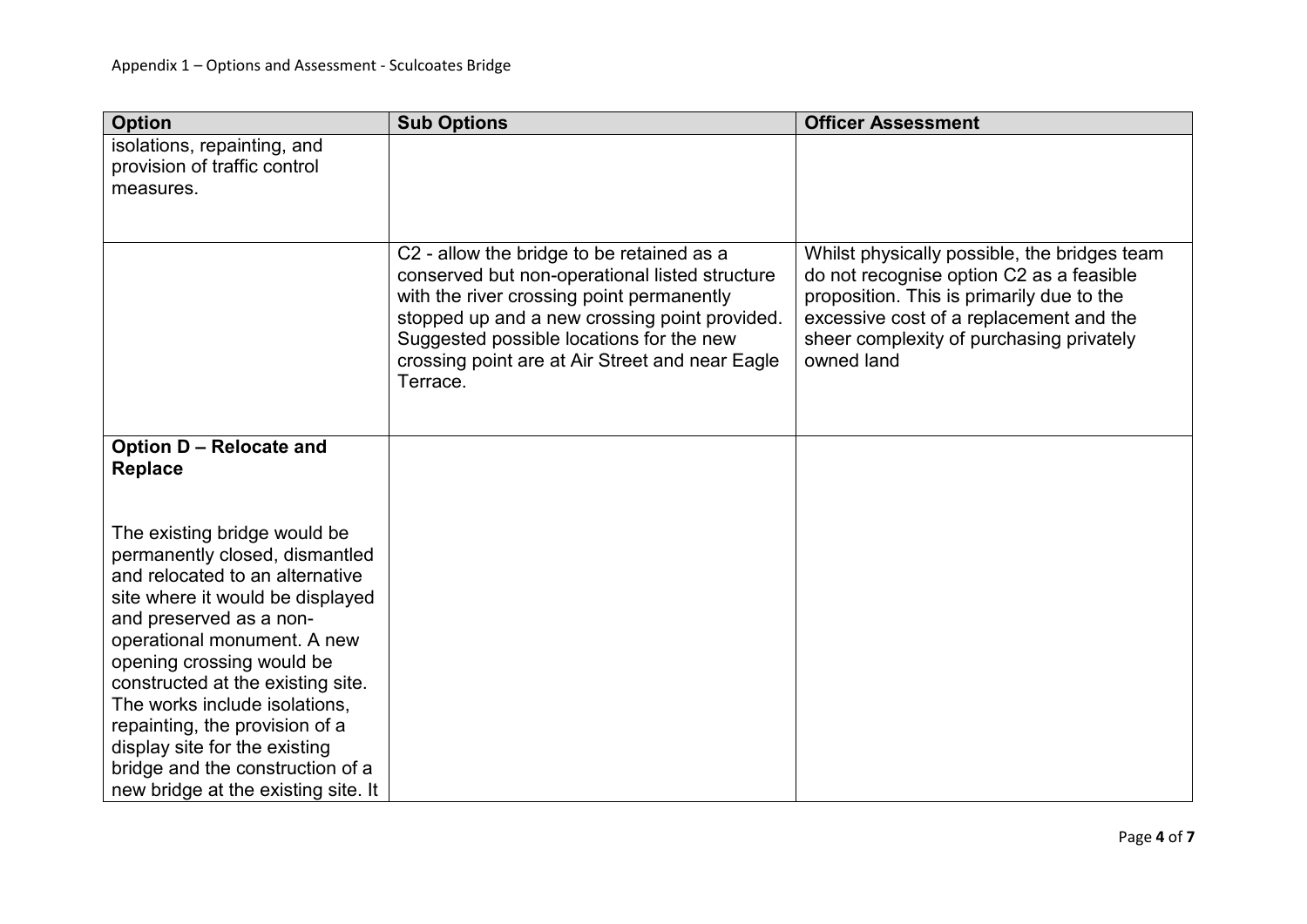| <b>Option</b>                                                                                                                                                                                                                                                                                                                                                       | <b>Sub Options</b>                                                                                  | <b>Officer Assessment</b>                                                 |
|---------------------------------------------------------------------------------------------------------------------------------------------------------------------------------------------------------------------------------------------------------------------------------------------------------------------------------------------------------------------|-----------------------------------------------------------------------------------------------------|---------------------------------------------------------------------------|
| is expected that there would be<br>considerable difficulty obtaining<br>listed building consent for this<br>option                                                                                                                                                                                                                                                  |                                                                                                     |                                                                           |
| <b>Option E - Remove</b>                                                                                                                                                                                                                                                                                                                                            |                                                                                                     |                                                                           |
| The bridge would be removed.<br>The works include isolations,<br>dismantling, disposal and the<br>provision of traffic control<br>measures. It has been assumed<br>that the bridge pit, abutments<br>and caissons would be left in<br>place. It is expected that there<br>would be considerable difficulty<br>obtaining listed building consent<br>for this option. |                                                                                                     |                                                                           |
| <b>Option F - Extended</b>                                                                                                                                                                                                                                                                                                                                          | F1 - will allow the use of pedestrians, cyclists                                                    | The extended refurbishment and                                            |
| <b>Refurbishment</b>                                                                                                                                                                                                                                                                                                                                                | and light goods vehicles up to 7.5 tonne weight<br>but reduce the layout to a single lane regulated | reopening to a maximum loading of<br>7.5t, restricted to 3T (to allow the |
| The bridge remains closed                                                                                                                                                                                                                                                                                                                                           | by amending the existing traffic lights at the                                                      | regulation of unacceptable vehicles),                                     |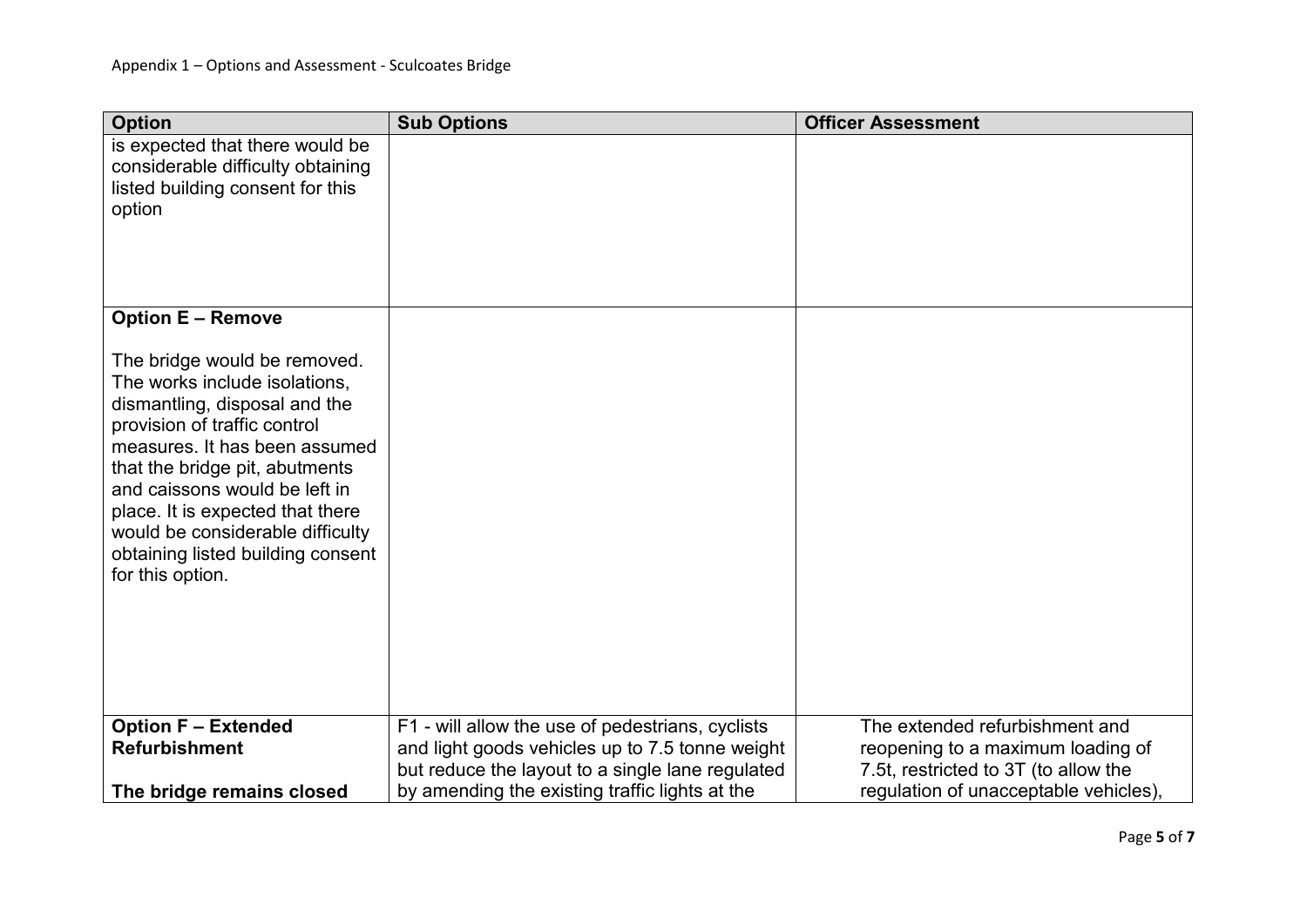| <b>Option</b>                   | <b>Sub Options</b>                              | <b>Officer Assessment</b>                |
|---------------------------------|-------------------------------------------------|------------------------------------------|
| and extensive refurbishment     | Cleveland Street Junction. This option would    | would effectively provide the council    |
| works are carried out to allow  | allow the introduction of dedicated cycle lanes | with a newly reconstructed, historic     |
| its return to use. This is      | to either side of the single carriageway and    | bridge, with an extensive design life.   |
| essentially option A but the    | also reduce the number of vehicle impacts on    |                                          |
| extended refurbishment          | the main girders on either side of the bridge.  | Although more costly, it would offer     |
| reduces residual risks          | There is a further recommendation to keep the   | reliable (but still restricted)          |
| associated with the bridge      | official load rating at 3 tonnes as this        | functionality. The possibility of        |
| condition that should reduce    | considerable reduces the number of              | unplanned and unbudgeted delivery        |
| future repair works and         | overweight vehicles above 7.5 tonnes that       | would also be reduced, as would          |
| improve reliability. The works  | have historically used the bridge and improves  | disproportionate, ongoing maintenance    |
| include replacement of the      | the level of safety on the bridge and increases | costs.                                   |
| road deck of the fixed span     | its service life                                |                                          |
| together with extensive         |                                                 |                                          |
| replacement of the moving       |                                                 | *It is important to note that although   |
| span deck, repainting,          |                                                 | option F1's single lane arrangement      |
| renewal of all of the operating |                                                 | could increase congestion to the         |
| system and provision of         |                                                 | neighbouring highway network             |
| traffic control measures to     |                                                 | (particularly the East approach), it     |
| suit the various traffic        |                                                 | would protect the bridges main girders   |
| options.                        |                                                 | from vehicle impact and from dual        |
|                                 |                                                 | vehicular overloading. To this end, this |
|                                 |                                                 | option would be the bridges teams'       |
|                                 |                                                 | recommendation.                          |
|                                 |                                                 |                                          |
|                                 |                                                 | It is also noted that traffic counts     |
|                                 |                                                 | showed no significant impacts, even      |
|                                 |                                                 | during school term time.                 |
|                                 |                                                 |                                          |
|                                 |                                                 | Impacts were only seen when              |
|                                 |                                                 | Bankside was affected by long term       |
|                                 |                                                 | utility repairs.                         |